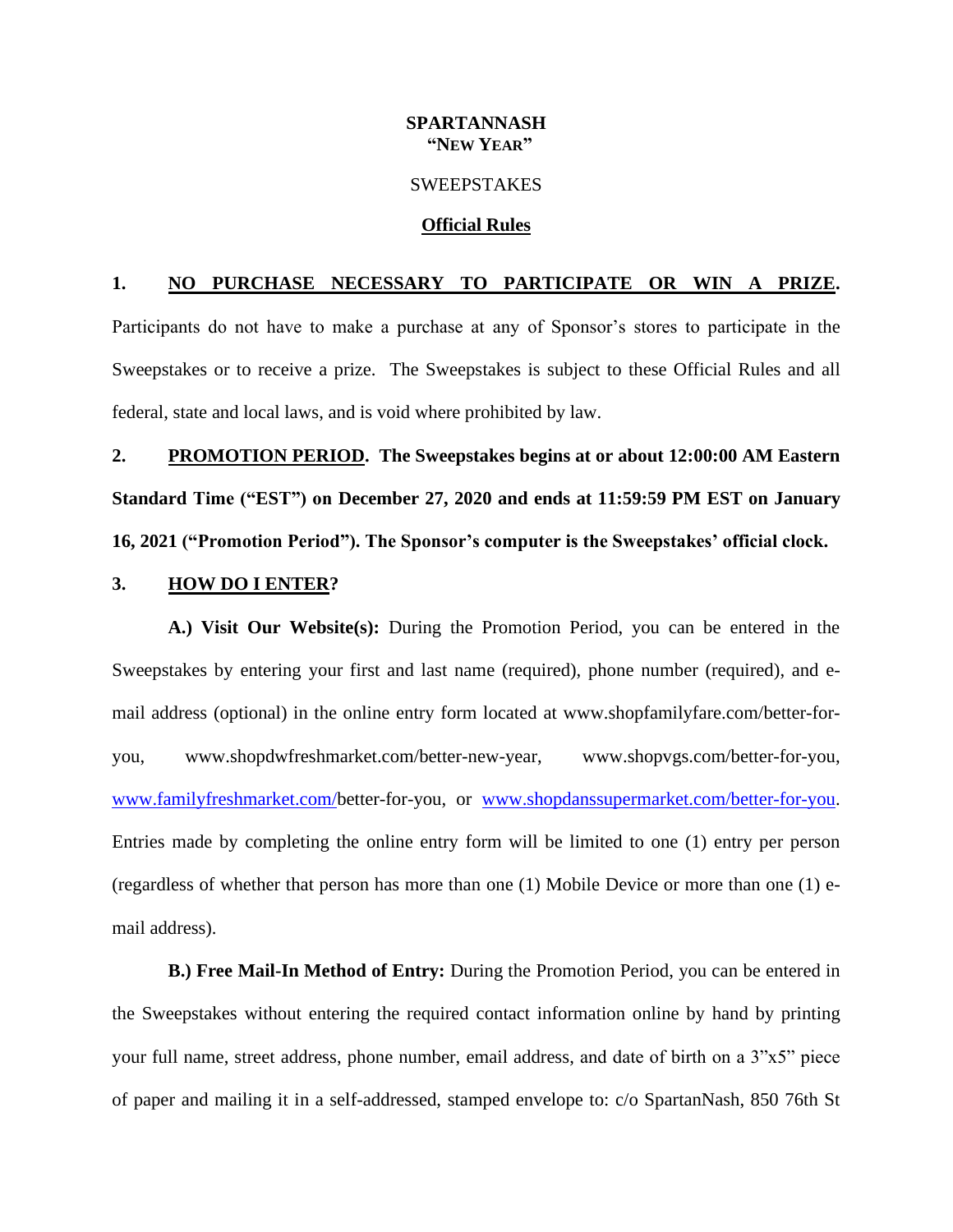SW PO Box 8700, Grand Rapids, MI 49518-8700. Mail-in entries will be limited to one (1) entry per person (regardless of whether that person has more than one (1) email address or more than one (1) phone number).

**4. AGREEMENT TO OFFICIAL RULES AND DECISIONS.** By entering in the Sweepstakes, each participant fully and unconditionally agrees to be bound by and accepts these Official Rules and the decisions of Sponsor (including, without limitation, decisions regarding eligibility of entries, the selection of participants and the winner, and the awarding of the prizes), which are final and binding in all respects.

**5. HOW DO I WIN?** For each prize, the potential winner will be selected in a random drawing to be held no later than January 22, 2021. The random drawing will be made from among all entries received during the Promotion Period. You do not need to be present at a Sponsor store to win. The potential winners will be notified by a representative of Sponsor via email or phone on or within fourteen (14) days the day of the drawing. The potential winners must respond to such notification within two (2) calendar days after notification. If a potential winner fails to respond within two (2) calendar days or declines to accept the prize, such potential winner will be disqualified, and Sponsor will select an alternate winner from the remaining entries. If, for any reason, more potential winners are notified than the number of prizes offered, as set forth in these Official Rules, Sponsor reserves the right to award the prizes through a random drawing from among all eligible potential winners so notified.

**6. WHAT CAN I WIN?** One (1) Grand Prize winner will be selected to receive one (1) Grocery Gift Card worth \$400.00 redeemable at any of the following banners: Family Fare Supermarket, VG's Grocery, D&W Fresh Market, Family Fresh Market, and Dan's Supermarket. One (1) Second Place winner will be selected to receive one (1) Apple Airpod with wireless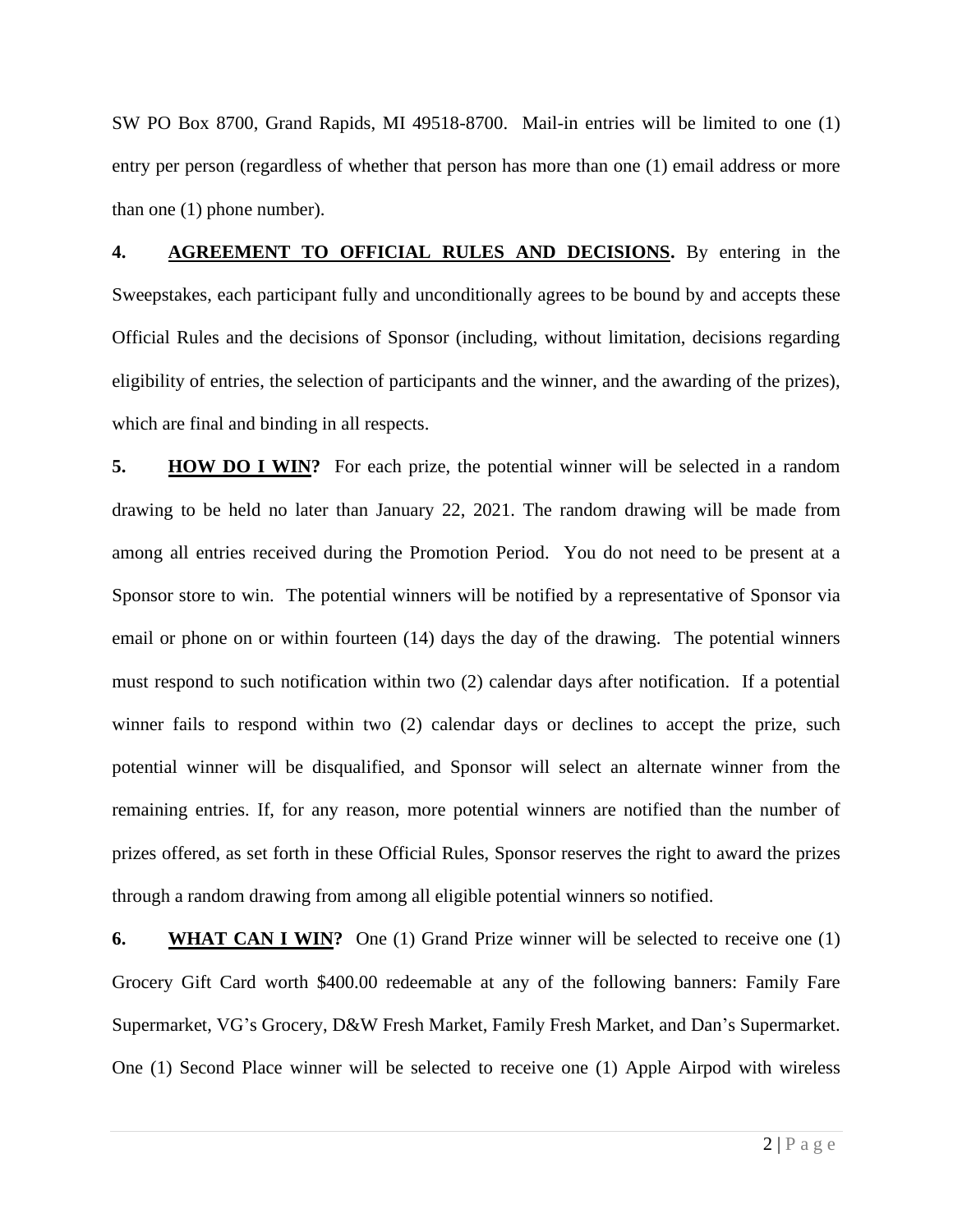charging case worth \$199.00. One (1) runner-up winner will be selected to win a Fast Lane Subscription (12-month subscription) worth \$49.00.

## **Total ARV: \$746**

No prize substitutions or exchanges will be allowed, except by Sponsor, whom reserves the right to substitute a prize of equal or greater value in case of unavailability of any prize or a force majeure event. Delivery of the prize will be made to the street address provided by the winner.

**7. AM I ELIGIBLE?** The Sweepstakes is open to residents of Michigan, Minnesota, Iowa, Wisconsin, South Dakota, and North Dakota whom are at least eighteen (18) years old at the time of entry and residents of Nebraska whom are at least nineteen (19) years old at the time of entry. Employees (and their families, and members of their households, whether or not related) of SpartanNash and its affiliated companies are not eligible to receive a prize.

**8. WHAT ARE MY ODDS OF WINNING?** Odds of being selected in the random drawing will be determined by the number of entries received.

**9. GENERAL CONDITIONS.** Sponsor reserves the right, in its sole discretion, to terminate, modify or suspend the Sweepstakes if, in Sponsor's opinion, there is any suspected or actual evidence of electronic or non-electronic tampering with any portion of the Sweepstakes, or if viruses, bugs, unauthorized intervention, fraud, technical difficulties or failures or any other factor beyond Sponsor's reasonable control corrupt or affect the administration, security, fairness, integrity or proper conduct of the Sweepstakes. In such event, Sponsor reserves the right (but does not have the obligation) in its sole discretion to award the prize at random from among eligible, non-suspect entries received up to the time of suspected impairment. Sponsor reserves the right in its sole discretion to disqualify any individual it finds to be tampering with the entry process or the operation of the Sweepstakes or to be acting in violation of these Official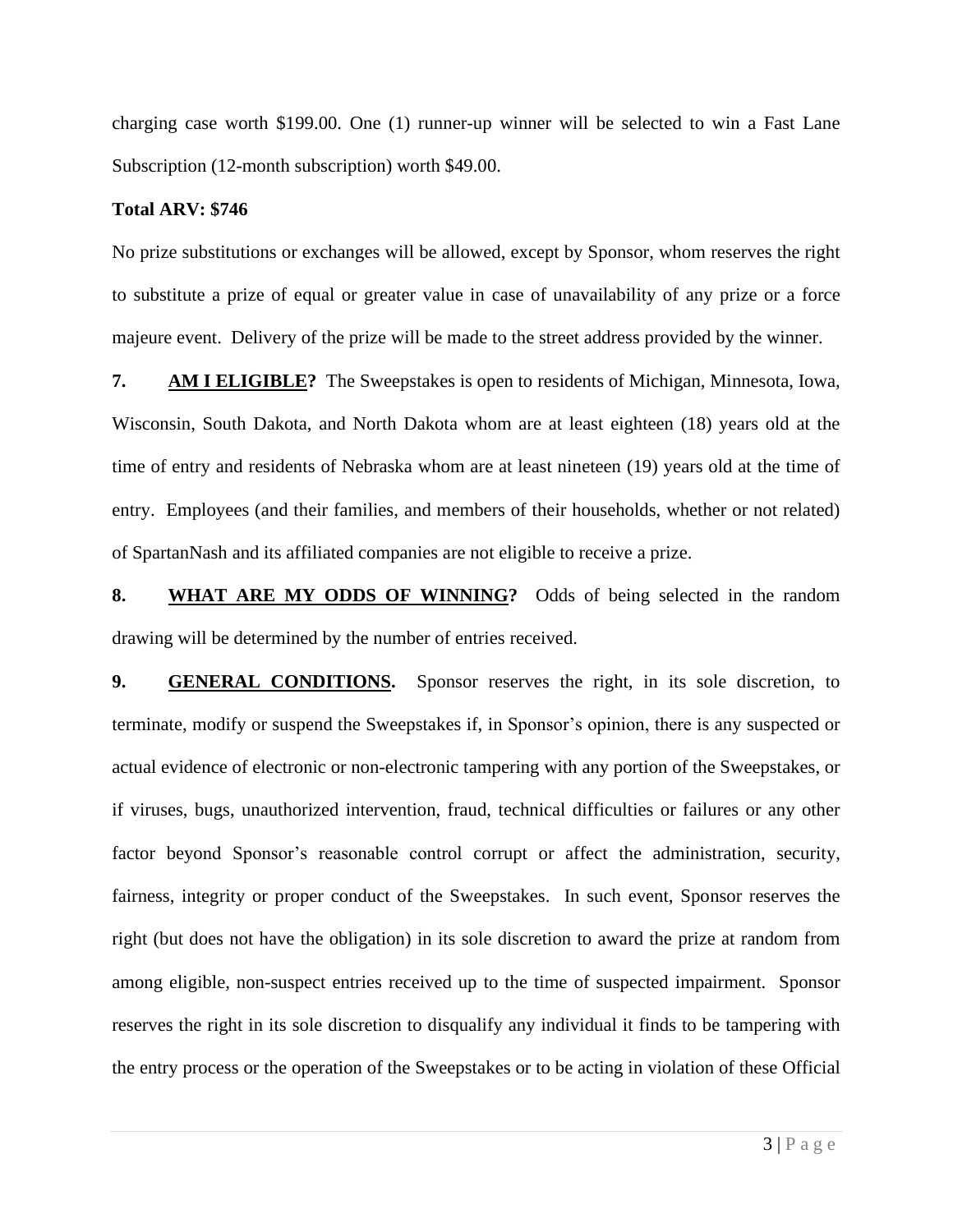Rules or in an unsportsmanlike or disruptive manner. Any attempt by any person to deliberately damage any website or undermine the legitimate operation of this Sweepstakes is a violation of criminal and civil laws, and, should such an attempt be made, Sponsor reserves the right to seek damages and other remedies from any such person to the fullest extent permitted by law. Sponsor's failure to enforce any term of these Official Rules shall not constitute a waiver of that provision or any other provision of these Official Rules.

**10. RELEASE.** By entering the Sweepstakes, participants and winner release Sponsor or, their parents, subsidiaries and affiliates and the officers, directors, employees and agents of each from any and all liability of any kind for any loss, harm, damage, personal injury and/or death, arising out of participation in this Sweepstakes and/or the acceptance, use or misuse of the prize, and grant permission to Sponsor to use winner's name, street address, city and state for advertising, trade and promotional purposes in all media without additional compensation or notice wherever lawful. All federal, state and local taxes, if any, and any other expenses on the receipt and use of the prize are solely the winner's responsibility.

**11**. **LIMITATIONS OF LIABILITY.** Sponsor is not responsible for: (a) incorrect or inaccurate transcription of entry information or late, lost, stolen, unintelligible, illegible, damaged, mutilated, altered, incomplete, postage due or misdirected entries or entries received through impermissible or illegitimate channels, all of which will be disqualified; (b) technical failures of any kind, including but not limited to the malfunctioning of any telephone, wireless, mobile, texting or computer online systems, networks or lines, telephone, wireless, mobile, texting or computer equipment, website, server provider, network, hardware or software; (c) the unavailability or inaccessibility of any website or service, including, without limitation, telephone, wireless, mobile, texting or computerized service; (d) unauthorized intervention in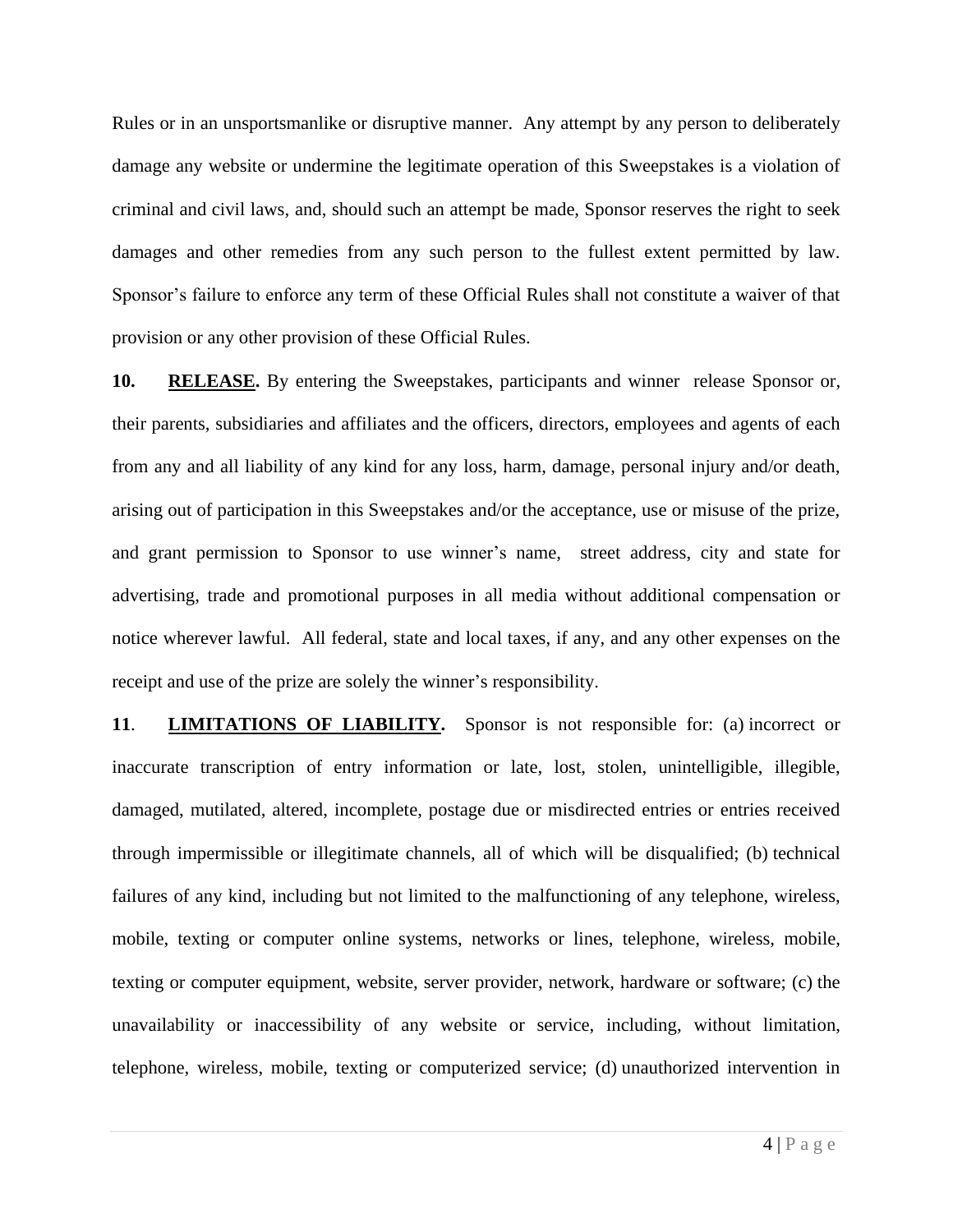any part of the entry process or the Sweepstakes; (e) printing, typographical, electronic or human errors which may occur in the offer or administration of the Sweepstakes or the processing of entries; or (f) any injury or damage to persons or property, including but not limited to entrant's computer or wireless device, which may be caused, directly or indirectly, in whole or in part, from entrant's participation in the Sweepstakes, or from viewing, playing or downloading any material from Sponsor's website(s), regardless of whether the material was prepared by Sponsor or a third party, and regardless of whether the material is connected to Sponsor's websites by a hypertext link.

**12**. **PUBLICITY.** Except where prohibited by law, participation in the Sweepstakes constitutes each winner's consent to Sponsor's (and its designees', successors' and assigns') use of winner's name, biography, likeness, voice, photographs, video, opinions, statements, hometown, state and country for promotional purposes in any manner or media (including, without limitation, online), worldwide, in perpetuity, and without further payment, consideration, notice, review or consent.

**13. HOW ARE DISPUTES RESOLVED?** Each participant agrees that: (1) any and all disputes, claims, and causes of action arising out of or in connection with this Sweepstakes, or any prizes awarded, shall be resolved individually, without resort to any form of class action, and any judicial proceeding shall take place in a federal or state court within Kent County, Michigan, (2) any and all claims, judgments, and awards shall be limited to actual out-of-pocket costs incurred, including costs associated with entering this promotion, but in no event attorneys' fees; and (3) under no circumstances will a participant be permitted to obtain awards for, and each participant hereby waives all rights to claim punitive, incidental, or consequential damages, any other damages other than actual out-of-pocket expenses, and any and all rights to have damages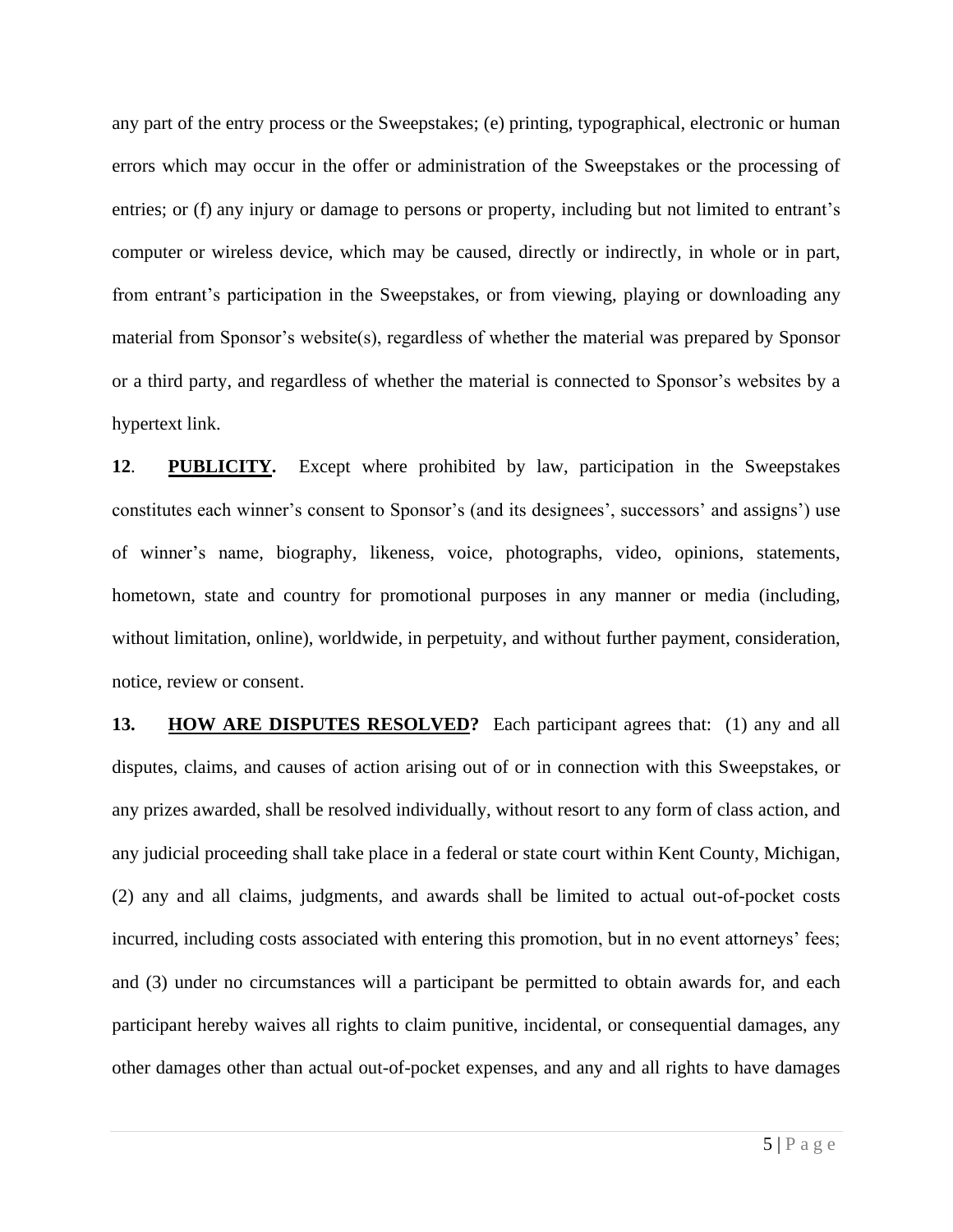multiplied or otherwise increased. All issues and questions concerning the construction, validity, interpretation and enforceability of these Official Rules, or the rights and obligations of participants and the Sponsor in connection with the promotion, shall be governed by and construed in accordance with the laws of the State of Michigan without giving effect to any choice of law or conflict of law rules or provisions (whether of the State of Michigan or any other jurisdiction) that would cause the application of the laws of any jurisdiction other than the State of Michigan.

**14. DATA PRIVACY.** Information participants provide to Sponsor will be used to communicate with participants in relation to this Sweepstakes as well as to contact participants at a later date with respect to products or services which the Sponsor believes may be of interest to them. Personal information will be handled in accordance with Sponsor's privacy policy available at [www.shopfamilyfare.com,](http://www.shopfamilyfare.com/) [www.shopdwfreshmarket.com,](http://www.shopdwfreshmarket.com/) [www.shopvgs.com,](http://www.shopvgs.com/) [www.familyfreshmarket.com,](http://www.familyfreshmarket.com/) or [www.shopdanssupermarket.com.](http://www.shopdanssupermarket.com/)

# **15. OFFICIAL RULES. THESE OFFICIAL RULES ARE AVAILABLE AT SPONSOR'S WEBSITE LOCATED AT [WWW.SHOPFAMILYFARE.COM/](http://www.shopfamilyfare.com/) BETTER-FOR-YOU, WWW.SHOPDWFRESHMARKET.COM/BETTER-NEW-YEAR, WWW.SHOPVGS.COM/ BETTER-FOR-YOU, [WWW.FAMILYFRESHMARKET.COM/](http://www.familyfreshmarket.com/) BETTER-FOR-YOU, AND [WWW.SHOPDANSSUPERMARKET.COM/](http://www.shopdanssupermarket.com/) BETTER-FOR-YOU AT THE SWEEPSTAKES SECTION OF THE WEBSITE, OR BY SENDING A SELF-ADDRESSED POSTAGE-STAMPED ENVELOPE TO SPARTANNASH "NEW YEAR SWEEPSTAKES" OFFICIAL RULES REQUEST," C/O SPARTANNASH, 850 76TH ST SW PO BOX 8700, GRAND RAPIDS, MI 49518-8700.**